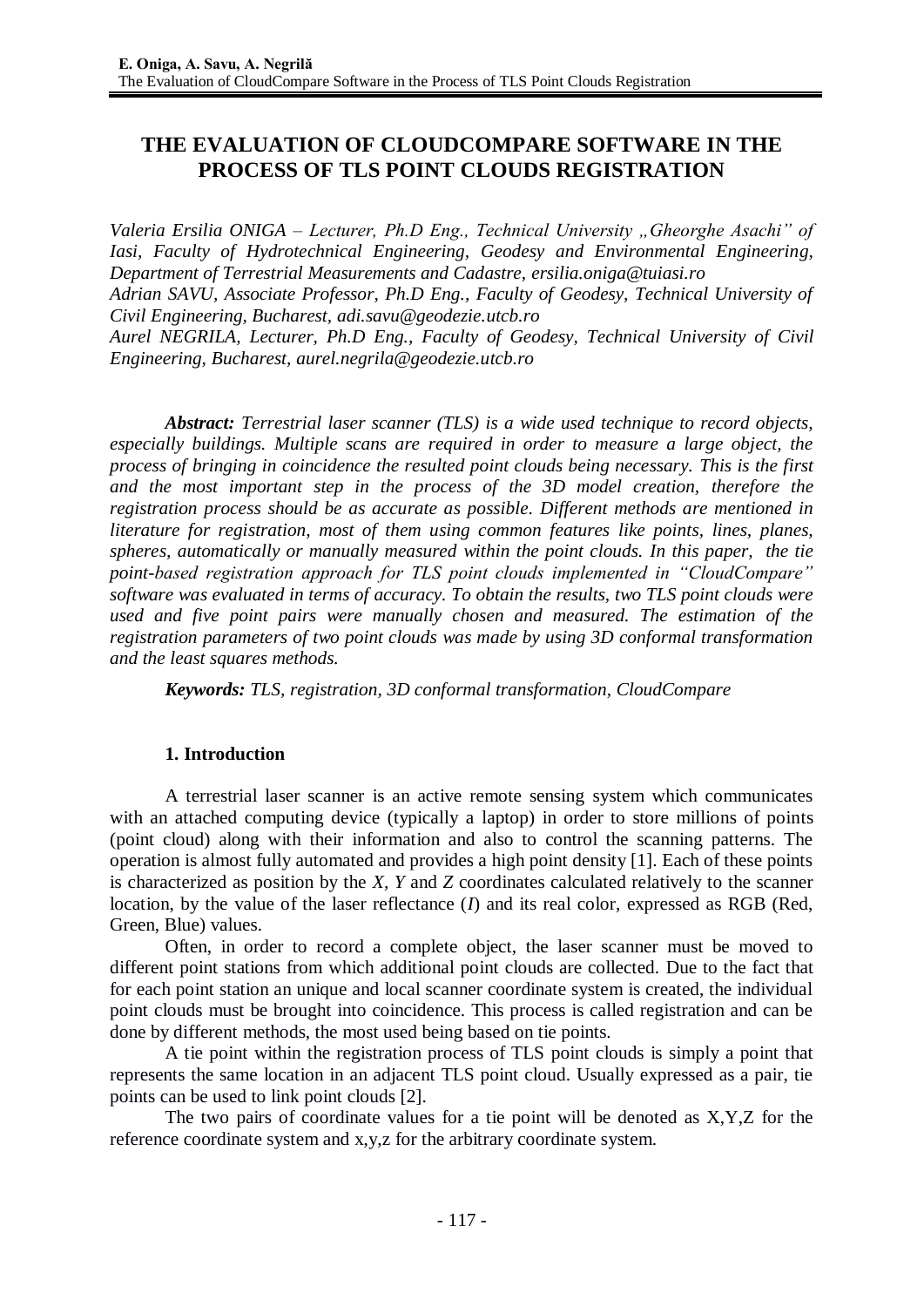#### **2. Material and Method**

The main materials for this task are two point clouds acquired with ScanStation 2 terrestrial laser scanner over a dam and five point pairs, manually chosen and measured, representing natural tie points (Fig. 1). The coordinates (Table 1) were measured after the two point clouds were represented in the same coordinate system, namely the one of the left point cloud.

The ScanStation2, produced by Leica Geosystems, is a terrestrial scanner system using laser-pulsed technology for distances measurements with a precision of 6 mm at a distance of 50 m, which has an integrated 5 MP resolution digital camera.



Fig. 1. Graphical representation of TLS point clouds in the left point cloud coordinate system and the five tie points pairs

| Point no. | X[m]      | Y [m]  | $Z$ [m]  | $\mathbf{x}$ [m] | y [m]     | z[m]     |
|-----------|-----------|--------|----------|------------------|-----------|----------|
|           | $-5.859$  | 2.231  | $-6.189$ | 22.868           | 5.665     | $-2.341$ |
|           | $-26.652$ | 7.120  | $-3.285$ | 10.510           | $-11.627$ | 0.610    |
|           | $-5.163$  | 24.609 | $-4.788$ | 2.501            | 14.866    | $-0.951$ |
|           | $-22.655$ | 7.280  | $-4.856$ | 11.761           | $-7.880$  | $-1.004$ |
|           | $-1.530$  | 24.811 | $-3.004$ | 3.718            | 18.389    | 0.851    |

Table 1. The coordinates of five point pairs in the left point cloud coordinate system

One of the most utilized method to register TLS point clouds is 3D conformal transformation, also known as Helmert 3D, defined by seven parameters: 3 translations of the origin of the arbitrary coordinate system  $(x, y, z)$  along X, Y and Z axes  $(T=[Tx, Ty, Tz]^T)$ , three rotation angles,  $\omega, \varphi, k$  around X,Y and Z axes and one scale factor  $\lambda$ .

The mathematical relation between the two rectangular tridimensional coordinate systems, the arbitrary coordinate system (xyz) and the reference coordinate system (XYZ), is defined by the well-known equation for Helmert 3D, given in simplified form:

$$
X = T + \lambda Rx \tag{1}
$$

In order to determine the seven parameters, a number of seven equations must be known. These equations can be formed with the help of tridimensional coordinates of at least three points, known in both coordinate systems. If the coordinates of more that three coordinates are known, than the seven parameters are calculated by the least squares method.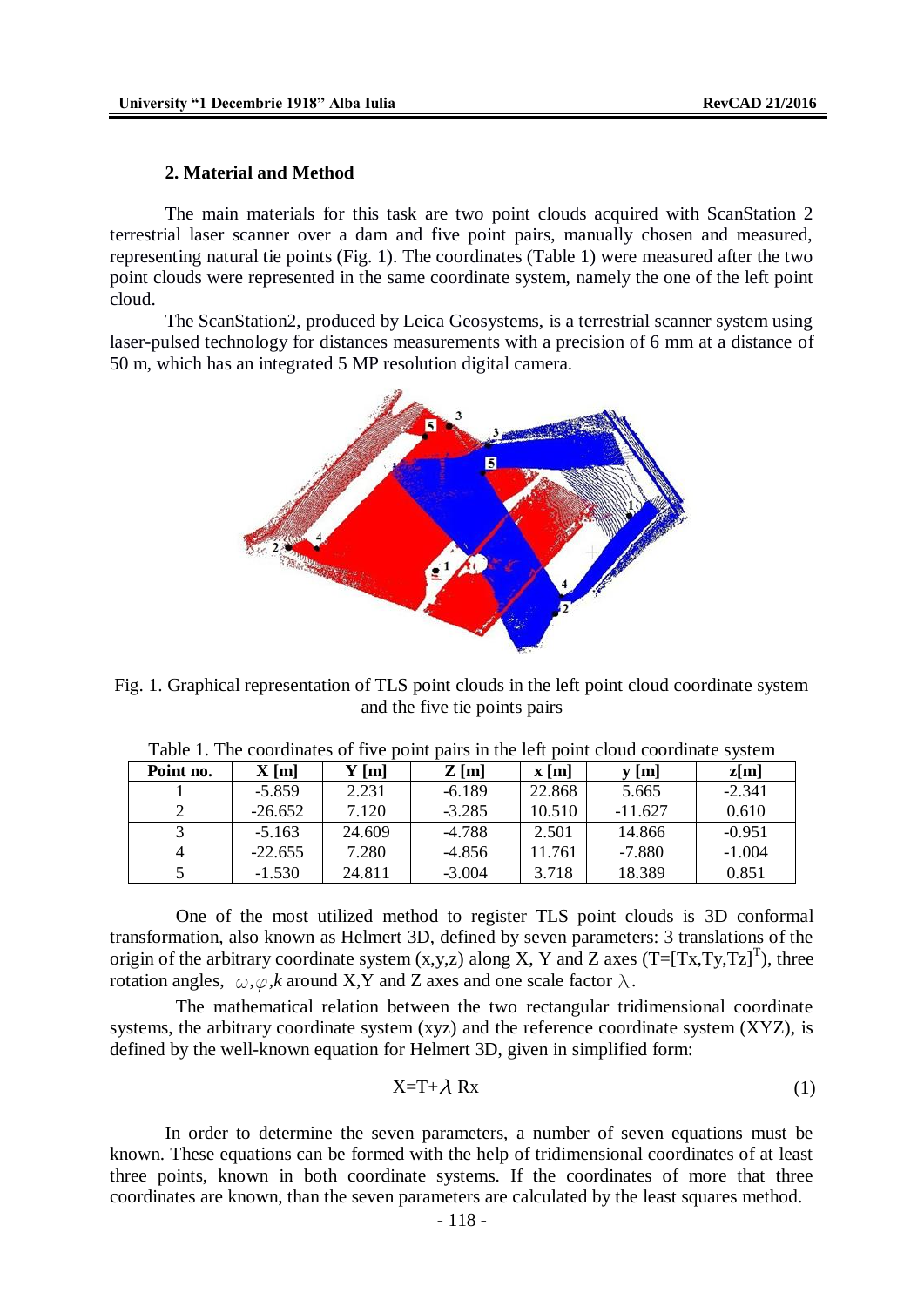#### **3 Results and discussion**

## *3.1 TLS point clouds registration based on point pairs, considering large rotation angles and scale factor*

#### *3.1.1 Determination of initial values of the transformation parameters*

For this case study, the initial values of the seven parameters corresponding to the 3D conformal transformation, were calculated using the method developed by Dewitt in 1996. This method involves a total of nine steps being extensively tested and found to be successful in all cases [3].

#### (1) Initial approximation for scale factor

The initial value for the scale factor was calculated using equation (2), based on the distances computed in the reference coordinate system and arbitrary coordinate system respectively, using the coordinates of two selected tie points, for this case study 2 and 5, defining the longest distance.

$$
\lambda = \frac{\text{distance } 2 - 5 \text{ in reference system}}{\text{distance } 2 - 5 \text{ in arbitrary system}}; \lambda_0 = \frac{\sqrt{(X_5 - X_2)^2 + (Y_5 - Y_2)^2 + (Z_5 - Z_2)^2}}{\sqrt{(x_5 - x_2)^2 + (y_5 - y_2)^2 + (z_5 - z_2)^2}} = 0.99842. \tag{2}
$$

#### (2) Finding three geometrically strongest points

In order to obtain sufficient geometric strength, three points having a widely distributed base must be selected, so, for this case study the points 1, 2 and 3 which form a triangle having the largest altitude were chosen (Table 2).

| <b>Combination</b><br>of points | Side a   | Side b   | Side c   | Altitude h |
|---------------------------------|----------|----------|----------|------------|
| $1 - 2 - 3$                     | 27.747   | 21.557   | 22.433   | 17.059     |
| 1-2-4                           | 21.557   | 4.298    | 17.589   | 1.491      |
| $\cdots$                        | $\cdots$ | $\cdots$ | $\cdots$ | $\cdots$   |
| $3-4-5$                         | 27.514   | 24.623   | .052     | 2.682      |

Table 2. Altitudes calculation of all combinations of three points

(3) Compute the normal vectors at a common point in both systems

Table 3 shows a summary of the computation for both normal vectors at tie point 1.

(4) Compute tilt and azimuth for the normal vectors

The values of the tilt and azimuth were calculated with the equations (3) and (4) and the results are presented in Table 3.

$$
tilt = \tan^{-1}\left(\frac{c}{\sqrt{a^2 + b^2}}\right) + 90^\circ;
$$
 (3)

$$
azimuth = \tan^{-1}\left(\frac{a}{b}\right).
$$
 (4)

- 119 -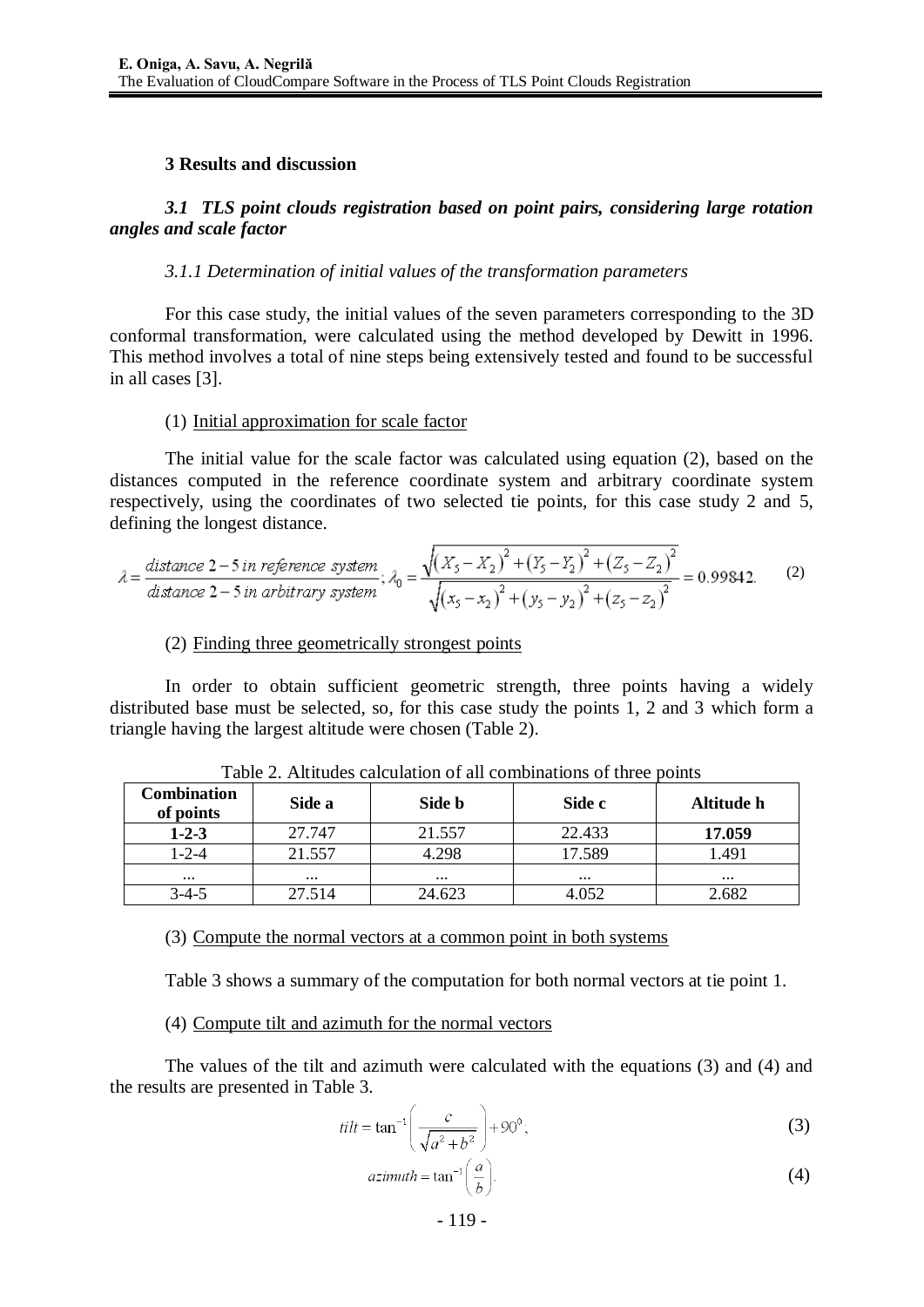where a, b and c are the coefficients of  $\overline{i}$ ,  $\overline{j}$  and  $\overline{k}$  (the unit vectors of the normal vector), respectively.

Table 3. Summary of normal vectors calculation in both coordinate systems and the tilt and azimuth values

| <b>System</b> | <b>Coefficient a</b> | Coefficient b | Coefficient c | <b>Tilt</b>      | <b>Azimuth</b>      |  |
|---------------|----------------------|---------------|---------------|------------------|---------------------|--|
| Arbitrary     | -51.1880             | -42.9254      | -465.8921     | $8.1600^{\circ}$ | $-129.9826^{\circ}$ |  |
| Reference     | $-58.1362$           | 31.1522       | -468.7085     | $8.0101^{\circ}$ | $-61.8155^{\circ}$  |  |

#### (5) Compute initial rotations of tie points 1 and 2 in both coordinate systems

Using the tilt and azimuth values from Table 3 and the swing set equal to  $0^0$  the following rotation matrices were calculated:

- arbitrary rotation matrix:

|                     |             | $\begin{bmatrix} 0.642555139 & -0.766239449 & 0.000000000 \end{bmatrix}$ |
|---------------------|-------------|--------------------------------------------------------------------------|
|                     |             | $\begin{bmatrix} 0.758481679 & 0.636049608 & -0.141938152 \end{bmatrix}$ |
| $\big  0.108758611$ | 0.091203089 | 0.989875528                                                              |

- reference rotation matrix:

|  | $\begin{bmatrix} -0.472312965 & -0.881430918 & 0.000000000 \end{bmatrix}$ |  |
|--|---------------------------------------------------------------------------|--|
|  | $M_2 =   0.872831333 -0.467704894 -0.139347035  $                         |  |
|  | $\begin{bmatrix} 0.122824785 & -0.065815411 & 0.990243608 \end{bmatrix}$  |  |

Then this rotation matrices are applied to two of the three points in each system, resulting in transformed points having equal z coordinates (Table 4).

Table 4. Coordinates of tie points 1 and 2 in both coordinate systems after the rotation is applied

| <b>System</b> | $\overline{\mathbf{x}}$<br>$\Delta$ | $-1$      | X <sub>2</sub> | TT-            |
|---------------|-------------------------------------|-----------|----------------|----------------|
| Arbitrary     | 0.3532                              | 21.2805   | 15.6623        | 0.4897         |
| Reference     | .8008                               | $-5.2949$ |                | .350<br>$-26.$ |

(6) Determine swing by difference in azimuths for the common line

After the azimuth of the line 1-2 is calculated in both coordinate systems, the swing required to align the arbitrary system with the reference system is then computed by Equation  $(5)$ .

$$
swing = azimuth(reference) - azimuth(arbitrary).
$$
\n(5)

$$
swing = -0.4887^{\circ}.
$$

(7) Determine the overall rotation matrix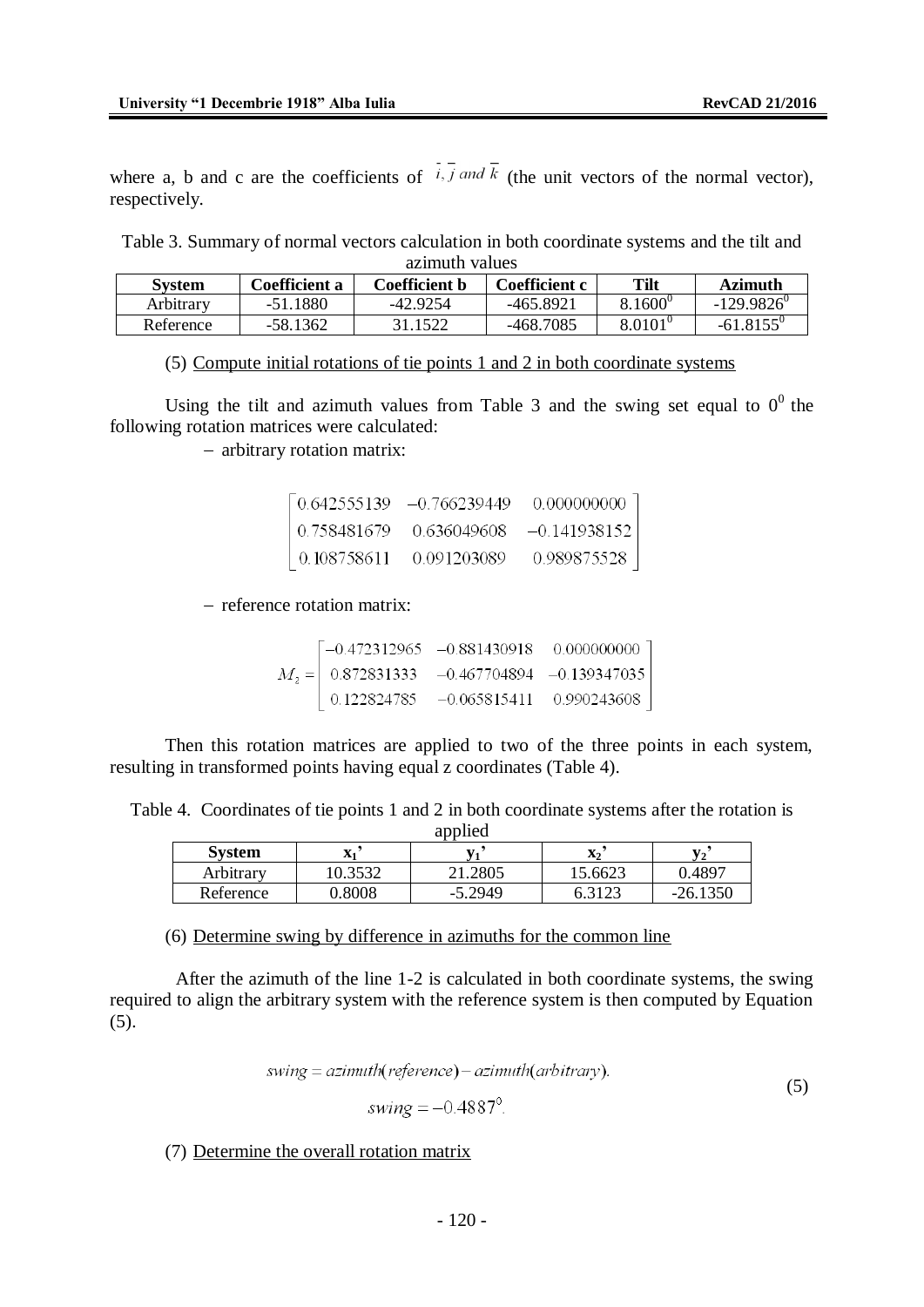Rotation matrix  $M_1$  is formed using tilt and azimuth of the normal vector in the arbitrary system, in conjunction with the swing value determined with equation (5). Rotation matrix  $M_2$  is the reference matrix calculated in Step 5.

The final rotation matrix  $M_{k\varphi\omega}$  is calculated as  $M = M_1^T \cdot M_2$  resulting:

| $\begin{bmatrix} 0.379724537 & -0.925098765 & 0.001245422 \end{bmatrix}$                      |  |
|-----------------------------------------------------------------------------------------------|--|
| $M_{k\varphi\omega} = \begin{array}{ccc} 0.925095139 & 0.379726542 & 0.002595660 \end{array}$ |  |
| $\begin{bmatrix} -0.002874162 & 0.000166498 & 0.999995856 \end{bmatrix}$                      |  |

## (8) Compute initial rotation angles  $(\omega_0, \varphi_0, k_0)$ :

The initial rotation angles that relate the arbitrary to the reference system, are calculated using the equations (6), (7) and (8), using the elements of the rotation matrix:

$$
\omega_0 = \tan^{-1}(-r_{32} / r_{33});\tag{6}
$$

$$
\varphi_0 = \sin^{-1}\left(\frac{r_{31}}{r_{31}}\right);\tag{7}
$$

$$
k_0 = \tan^{-1}(-r_{21}/r_{11}).
$$
\n(8)

resulting:

$$
\omega_0 = -0.0095^\circ,
$$
  
\n
$$
\varphi_0 = -0.1647^\circ,
$$
  
\n
$$
k_0 = -67.6833.
$$

## (9) Compute initial translations  $(T_{X0}, T_{Y0}, T_{Z0})$ :

Translations can be calculated with the help of equation (1) by passing this terms in the left side of the equation, as:

$$
T=X-\lambda R^T_{k,\varphi,\omega}X,\tag{9}
$$

or:

$$
\begin{bmatrix} T_X \\ T_Y \\ T_Z \end{bmatrix} = \begin{bmatrix} X \\ Y \\ Z \end{bmatrix} - \lambda \begin{bmatrix} r_{11} & r_{21} & r_{31} \\ r_{12} & r_{22} & r_{32} \\ r_{13} & r_{23} & r_{33} \end{bmatrix} \cdot \begin{bmatrix} x \\ y \\ z \end{bmatrix}.
$$
 (10)

As translations can be calculated using any tie point, three values were obtained for each of the three points, the final values being obtained as average (Table 5).

Table 5 Translations between arbitrary and reference coordinate system

| <b>Point</b> | $T_{X0}$ [m] | $T_{Y0}$ [m] | $T_{Z0}$ [m] |
|--------------|--------------|--------------|--------------|
|              | $-19.768$    | 21.205       | $-3.895$     |
|              | $-19.896$    | 21.235       | $-3.877$     |
|              | $-19.845$    | 21.283       | $-3.880$     |
| Average      | $-19.836$    | 21.241       | $-3.884$     |

*3.1.2 Determination of final values of the transformation parameters by least squares method*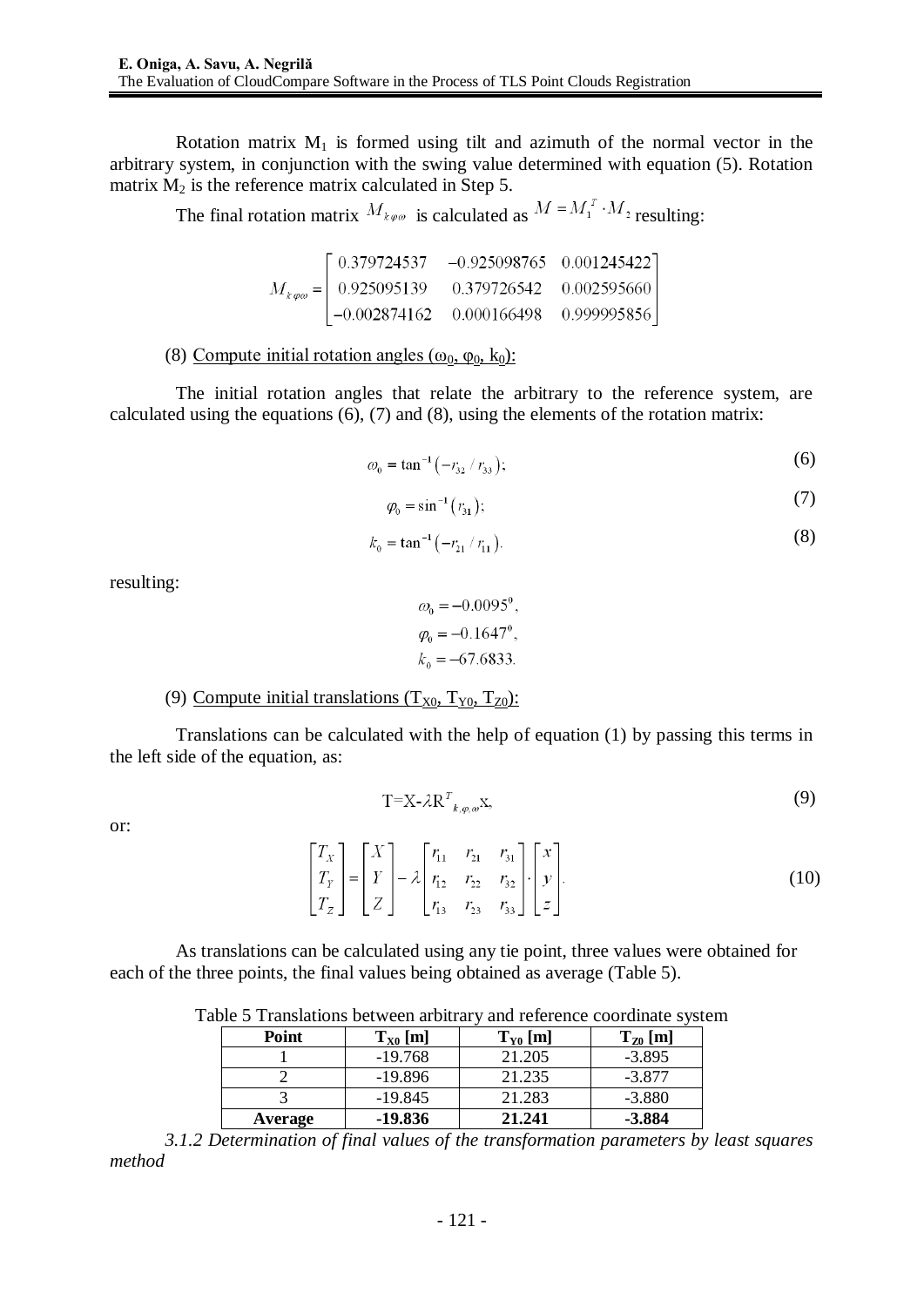The final values of the seven parameters corresponding to the 3D conformal transformation, were calculated using the least squares method. All the necessary steps were described in detail by Brazeal in 2013, so for more informations see [2].

After performing three iterations, the compensated values of the 3D conformal transformation parameters were obtained (Table 6). The standard deviation  $(\mu)$  obtained after the third iteration was 4.4 cm and the corrections of the X, Y and Z coordinates corresponding to the five tie points range between -6.8 cm and 5.7 cm.

#### *3.1.3 Transformation precision evaluation*

Based on the standard deviation and the variation terms of the transformation unknown parameters, the mean square errors of the transformation (residuals) (Table 6) were calculated using the following equation:

$$
s_j = \pm \sqrt{C_{ij}}, j = \overline{1, 7}, \tag{11}
$$

where:

 $C_{ij}$  – is the element situated on the principal diagonal of the variance-covariance matrix of the transformation parameters  $\overline{({\bf C}_{\bar{\bf R},\bar{\bf R}})} = \mu^2 \cdot (A^T A)^{-1}$ .

| <b>Parameter</b> | <b>Value</b>            | <b>Residuals</b>        |
|------------------|-------------------------|-------------------------|
| λ                | 1.000675                | $\pm 0.00141$           |
| $\omega$         | $-0.05128$ <sup>0</sup> | $\pm 0.00251^{0}$       |
| $\omega$         | $-0.12945$ <sup>0</sup> | $\pm 0.00235^0$         |
|                  | $-67.50008^{0}$         | $\pm 0.00141^{0}$       |
| $T_X$            | $-19.896$ m             | $\pm 0.02509$ m         |
| $\rm T_Y$        | 21.220 m                | $\pm 0.02512 \text{ m}$ |
| $T_{Z}$          | $-3.881$ m              | $\pm 0.03895$ m         |

Table 6. 3D conformal transformation parameters and residuals

### *3.2 TLS point clouds registration in "CloudCompare" software based on point pairs*

There are four different methods implemented in "CloudCompare" software [4], [5] in order to bring in coincidence two TLS point clouds. For this case study we have chosen the *"Align (point pairs picking)"* method, from *Tools-Registration* menu. This tool lets the user align two TLS point clouds by picking at least three equivalent point pairs in both clouds. So, in order to be able to use this function, the two TLS point clouds must be selected, then we have to chose the role for each point cloud, *Reference*, respectively *Aligned*. The software offers the possibility to pick points directly on the clouds (3D view) or to manually input points, by X, Y and Z coordinates, using the option *"Add Aligned Point"*. In this step, the last option was chosen, because there is no garanty that the user will clik exactily in the same place as when the data was collected for the calculation step.

The *"CloudCompare"* software will have calculated and displayed the resulting *RMS-Root Mean Square*, for this case study 5.6 cm and the error contribution for each pair, so the user can remove and pick again the worst pairs or can add new points to both sets. By pressing the "align" button the result of the registration process was preview (Fig. 2).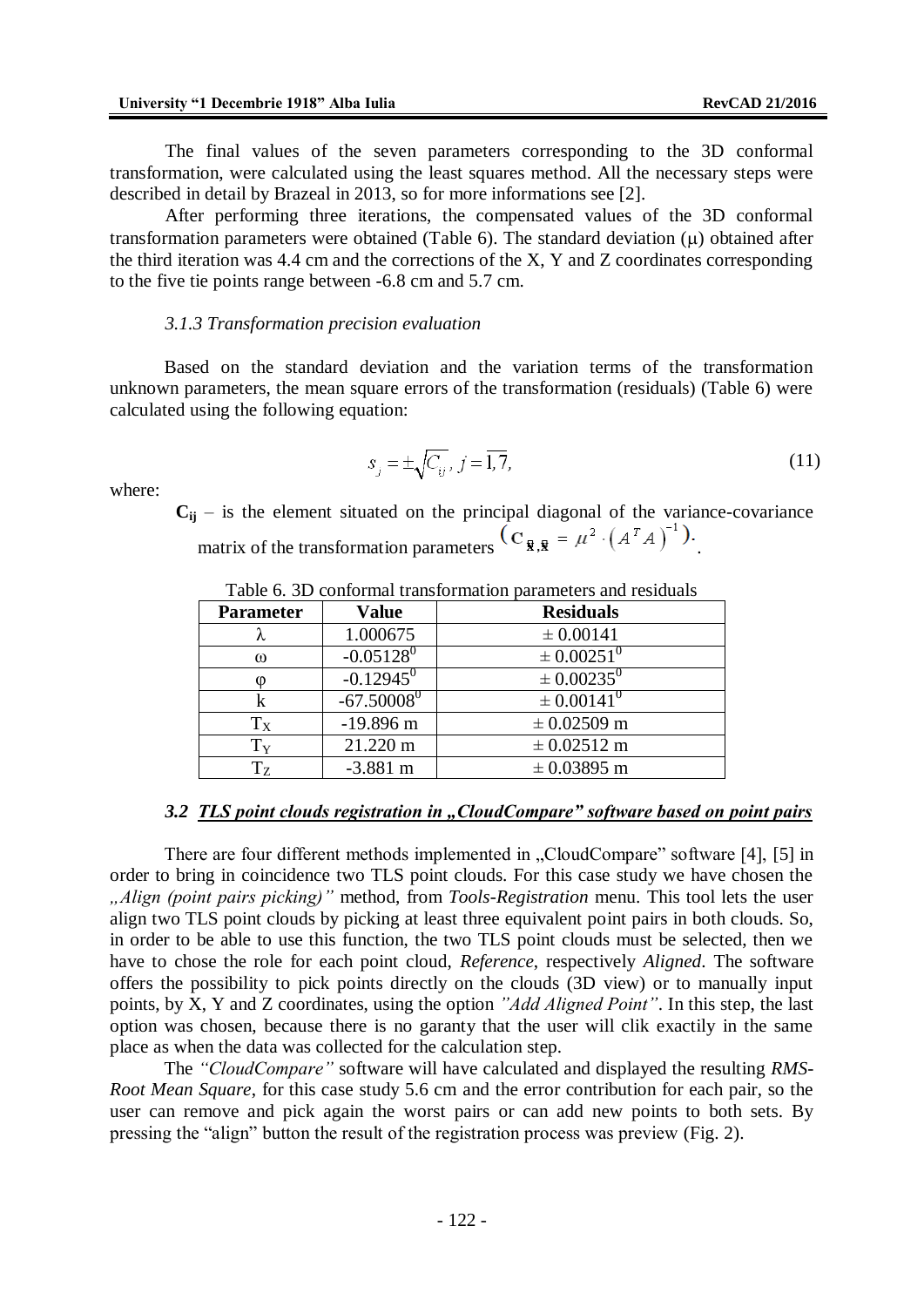

Fig. 2. (a) TLS point clouds brought in coincidence after the registration process based on tie points pairs, (b) detail

By using this registration method, we can also determine the most probable value of the scale between the two point sets, using the option*"adjust scale factor"*. If the registration process is validated, *"CloudCompare"* will display a report, the same information being displayed in "Console", but with increased digit accuracy.

### **3.2. Comparative study between the TLS point clouds registration process made by calculation and the one automated made in "CloudCompare" software.**

As mentioned before, the transformation matrix contains the scale factor. So, in order to obtain the transformation matrix without the scale factor, we have to divide each matrix element with his value.

The transformation matrix is a composition of the rotation matrix  $(3\times3)$  and the translations vector (a 3D vector). It can be written as a  $4\times4$  matrix, (the rotation matrix corresponds to the upper part of the 3 first columns, the translation vector corresponds to the upper part of the 4th column and the bottom line is always filled with 3 'zeros' and a 'one') [4].

The general form of the transformation matrix is given as:

$$
M_{transformation} = \begin{bmatrix} r_{11} & r_{12} & r_{13} & T_X \\ r_{21} & r_{22} & r_{23} & T_Y \\ r_{31} & r_{32} & r_{33} & T_Z \\ 0 & 0 & 0 & 1 \end{bmatrix}.
$$
 (12)

The transformation matrix that doesn't contain the scale factor is:

$$
M_{transformation} = \begin{bmatrix} 0.3826829 & 0.9238821 & -0.0022594 & -19.8959503 \\ -0.9238833 & 0.3826856 & 0.0008950 & 21.2200146 \\ 0.0016915 & 0.0017449 & 10000017 & -3.8811846 \\ 0 & 0 & 0 & 1 \end{bmatrix}
$$

In order to extract the angular parameters of the 3D conformal transformation, the following relations were used:

$$
\omega = \tan^{-1}(-r_{23} / r_{33}); \ \varphi = \sin^{-1}(r_{13}); \ k = \tan^{-1}(-r_{12} / r_{11}). \tag{13}
$$